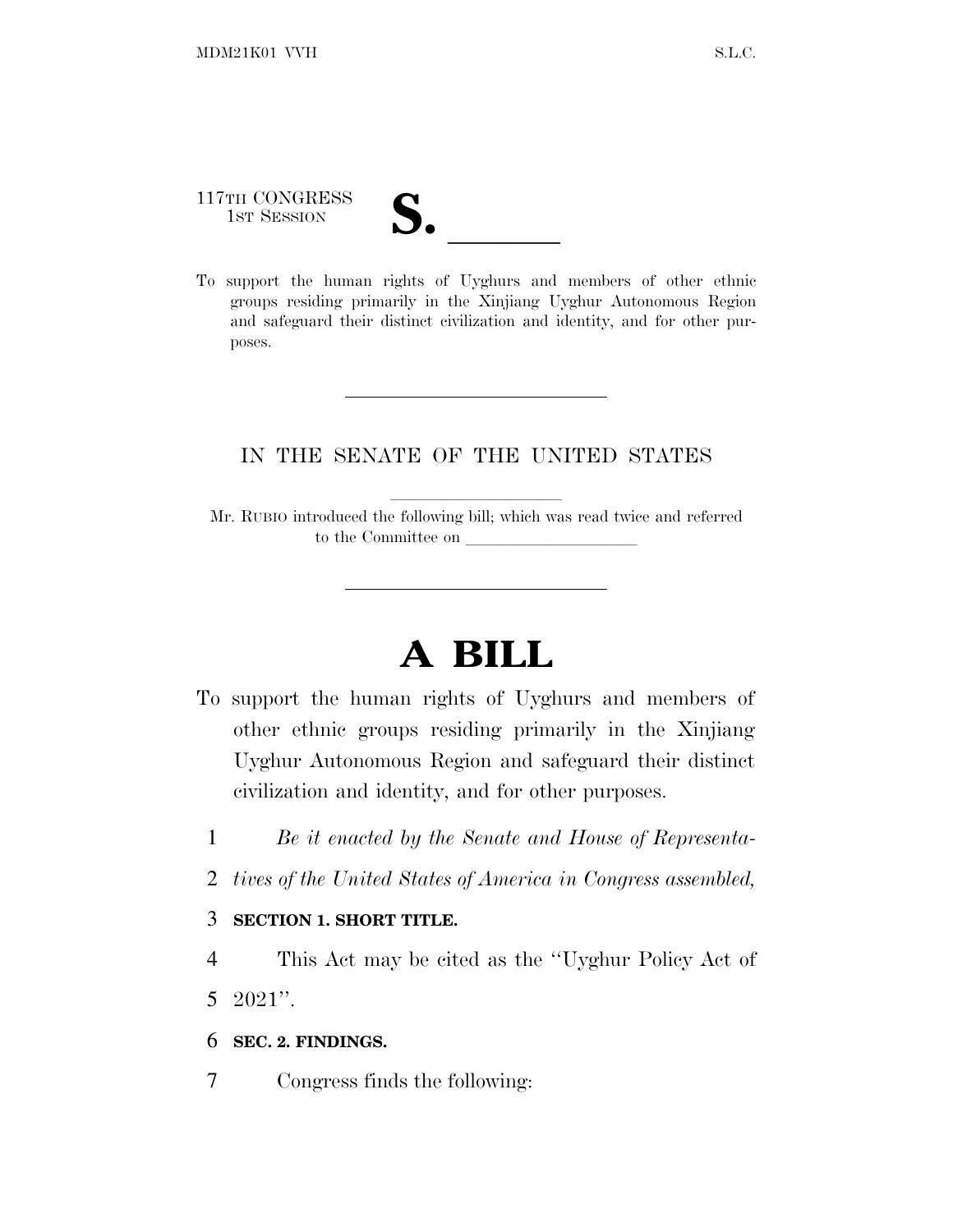(1) The Chinese Communist Party continues to repress the distinct Turkic identity of Uyghurs and members of other predominantly Muslim ethnic groups in the Xinjiang Uyghur Autonomous Region and in other areas where they have habitually re-sided.

 (2) Uyghurs, and other predominantly Muslim ethnic groups make up the majority of the indige- nous population in the area that the Chinese Com- munist Party has designated as the Xinjiang Uyghur Autonomous Region (XUAR). Throughout their history, Uyghurs and other predominately Muslim ethnic groups have maintained a civilization that was distinct from the Chinese. For centuries, these Turkic groups were not under Chinese rule.

 (3) Human rights, including freedom of religion or belief, and the preservation of and respect for the Uyghurs' unique Turkic and Islamic civilization and identity are legitimate interests of the international community.

 (4) The People's Republic of China (PRC) has ratified the International Covenant on Economic, Social, and Cultural Rights, done at New York De- cember 16, 1966, and is thereby bound by its provi-sions. China has also signed the International Cov-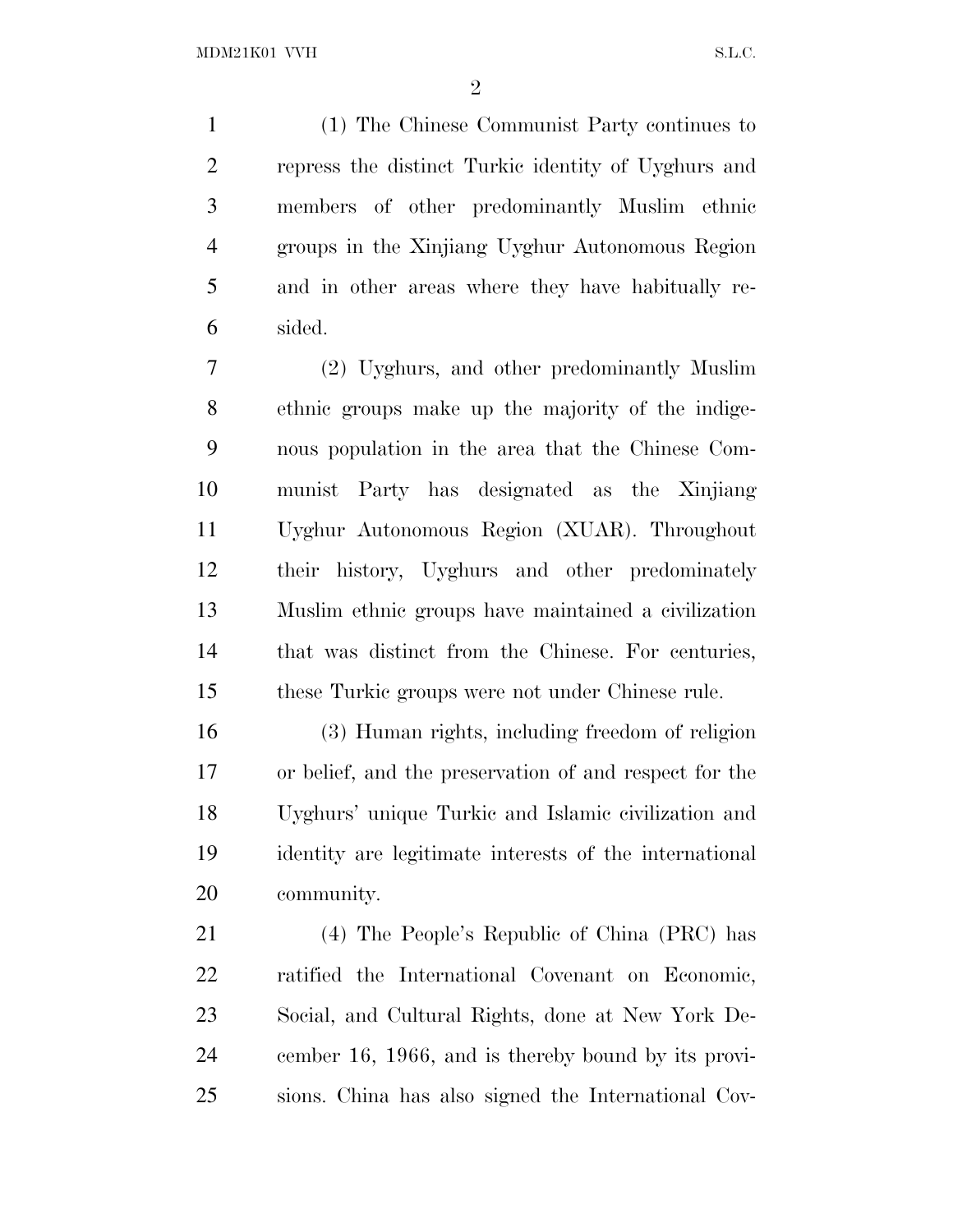enant on Civil and Political Rights. Article One of both covenants state that all peoples have the right to self-determination.

 (5) An official campaign to encourage Chinese migration into the XUAR has placed immense pres- sure on those who seek to preserve the ethnic, cul- tural, religious, and linguistic traditions of the Uyghurs people. Chinese authorities have supported an influx of Chinese economic immigrants into the XUAR, discriminated against Uyghurs in hiring practices, and provided unequal access to healthcare services.

 (6) The Chinese Communist Party has manipu- lated the strategic objectives of the international war on terror to mask their increasing cultural and reli- gious oppression of the predominantly Muslim popu-lation residing in the XUAR.

 (7) Following unrest in the region, in 2014, the Chinese Communist Party launched its ''Strike Hard against Violent Extremism'' campaign, in which du- bious allegations of widespread extremist activity were used as justification for gross human rights violations committed against members of the Uyghur community.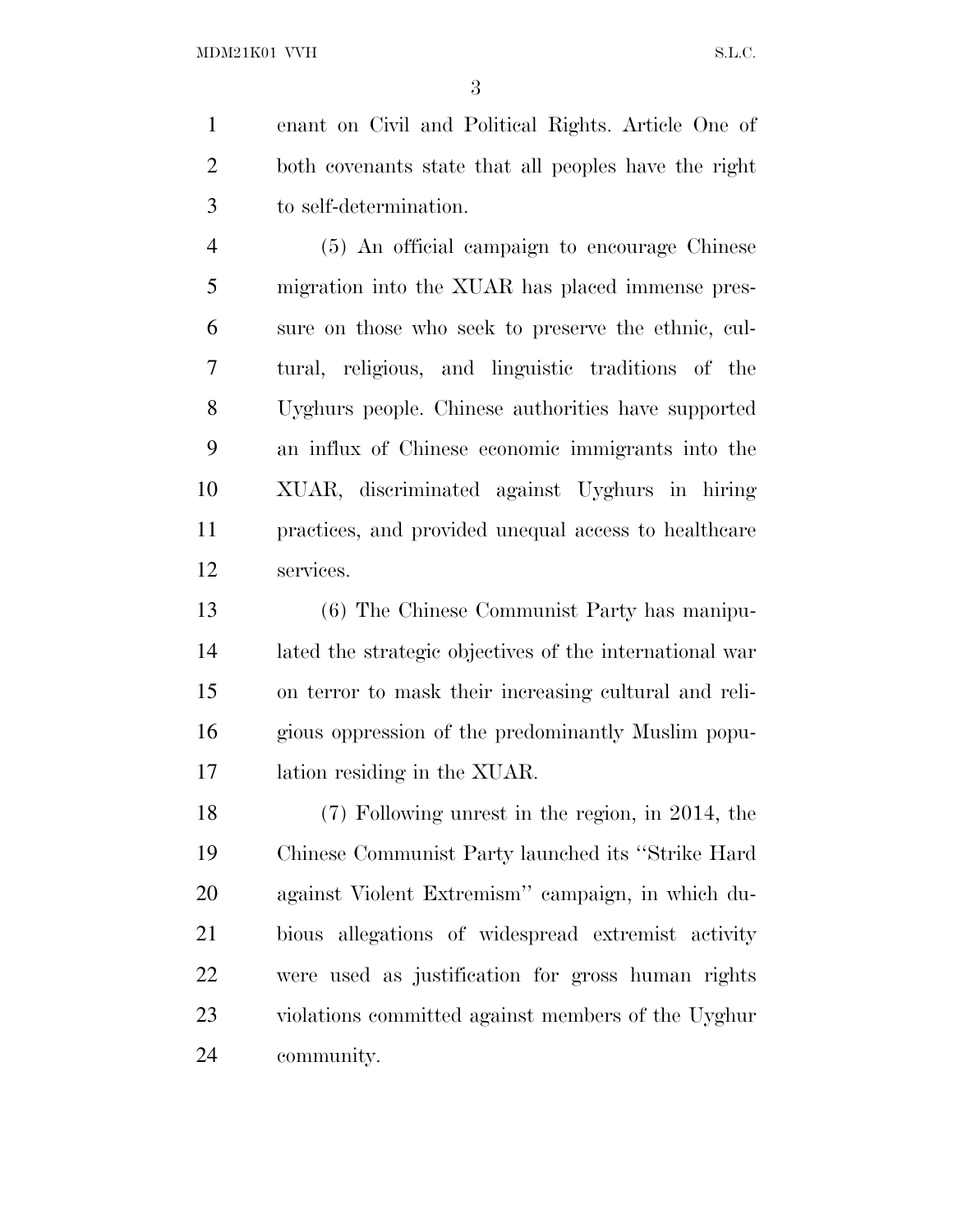(8) Chinese Communist Party officials have made use of the legal system as a tool of repression, including for the imposition of arbitrary detentions and for torture against members of the Uyghur and other populations. (9) Uyghurs and Kazakhs who have secured citizenship or permanent residency outside of the PRC have attested to repeated threats, harassment, and surveillance by PRC officials. (10) Reporting from international news organi- zations has found that over the past decade, family members of Uyghurs living outside of the PRC who remain in the PRC have gone missing or have been detained to force Uyghur expatriates to return to the PRC or silence their dissent. (11) Credible evidence from human rights orga- nizations, think tanks, and journalists confirms that more than 1,000,000 Uyghurs and members of other ethnic groups have been imprisoned in extrajudicial 20 "political reeducation" centers. (12) Independent accounts from former detain- ees of ''political reeducation'' centers describe inhu- mane conditions and treatment, including forced po- litical indoctrination, torture, beatings, rape, forced sterilization, and food deprivation. Former detainees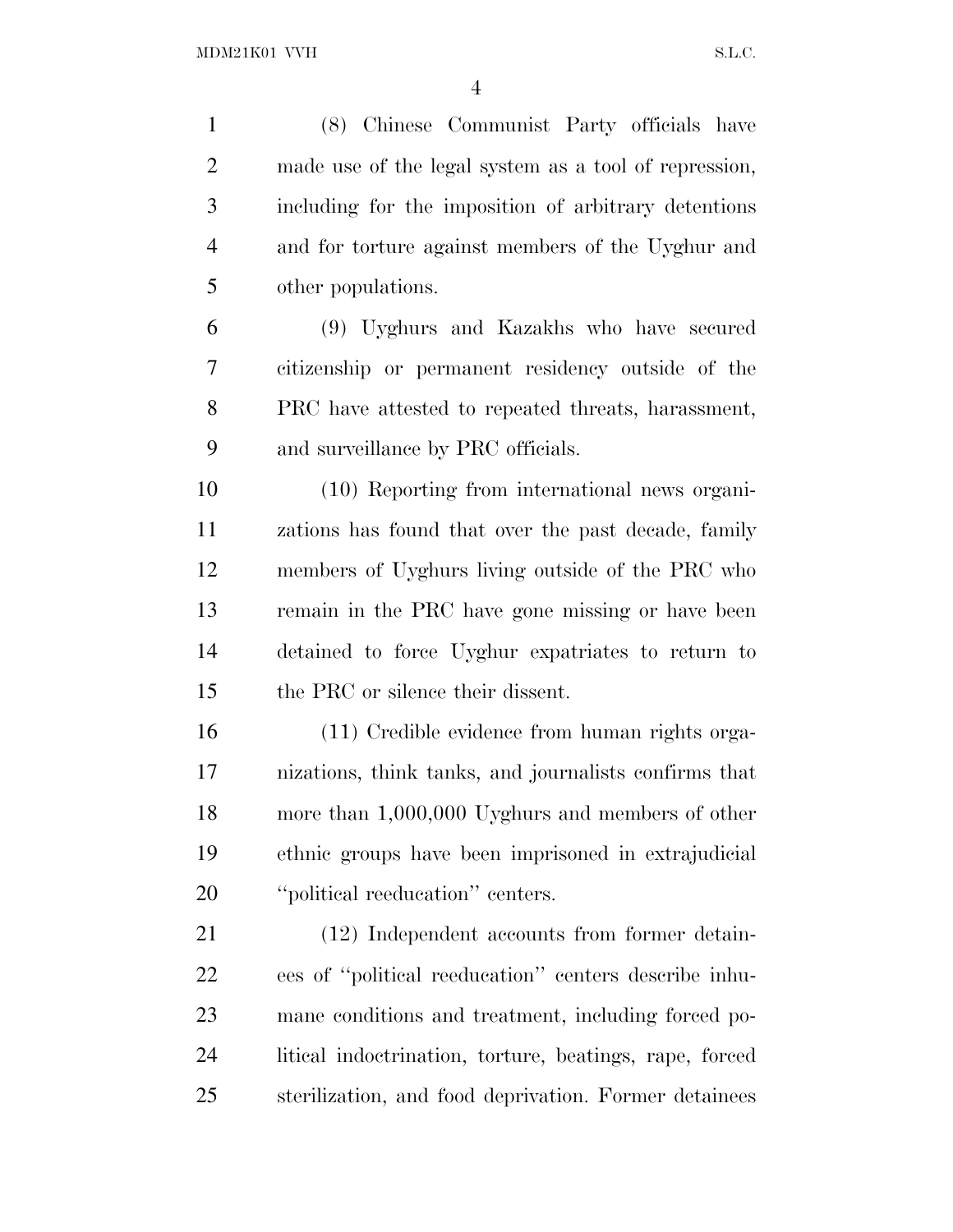also confirmed that they were told by guards that the only way to secure release was to demonstrate sufficient political loyalty to the Chinese Communist Party.

 (13) Popular discourse surrounding the ongoing atrocities in the XUAR and advocacy efforts to as- sist Uyghurs remains muted in most Muslim major-ity nations around the world.

 (14) Both Secretary of State Antony Blinken and Former Secretary of State Michael Pompeo have stated that the Chinese Communist Party has committed genocide and crimes against humanity against Uyghurs and other ethnic and religious groups in the XUAR.

 (15) Government bodies of multiple nations have also declared that Chinese Communist Party atrocities against such populations in the XUAR constitute genocide, including the parliaments of the United Kingdom, Belgium, Czechia, Lithuania, the Netherlands, and Canada.

### **SEC. 3. STATEMENT OF POLICY.**

22 It is the policy of the United States—

 (1) to press for authorities in China to open the XUAR to regular, transparent, and unmanipulated visits by members of the press, Members of Con-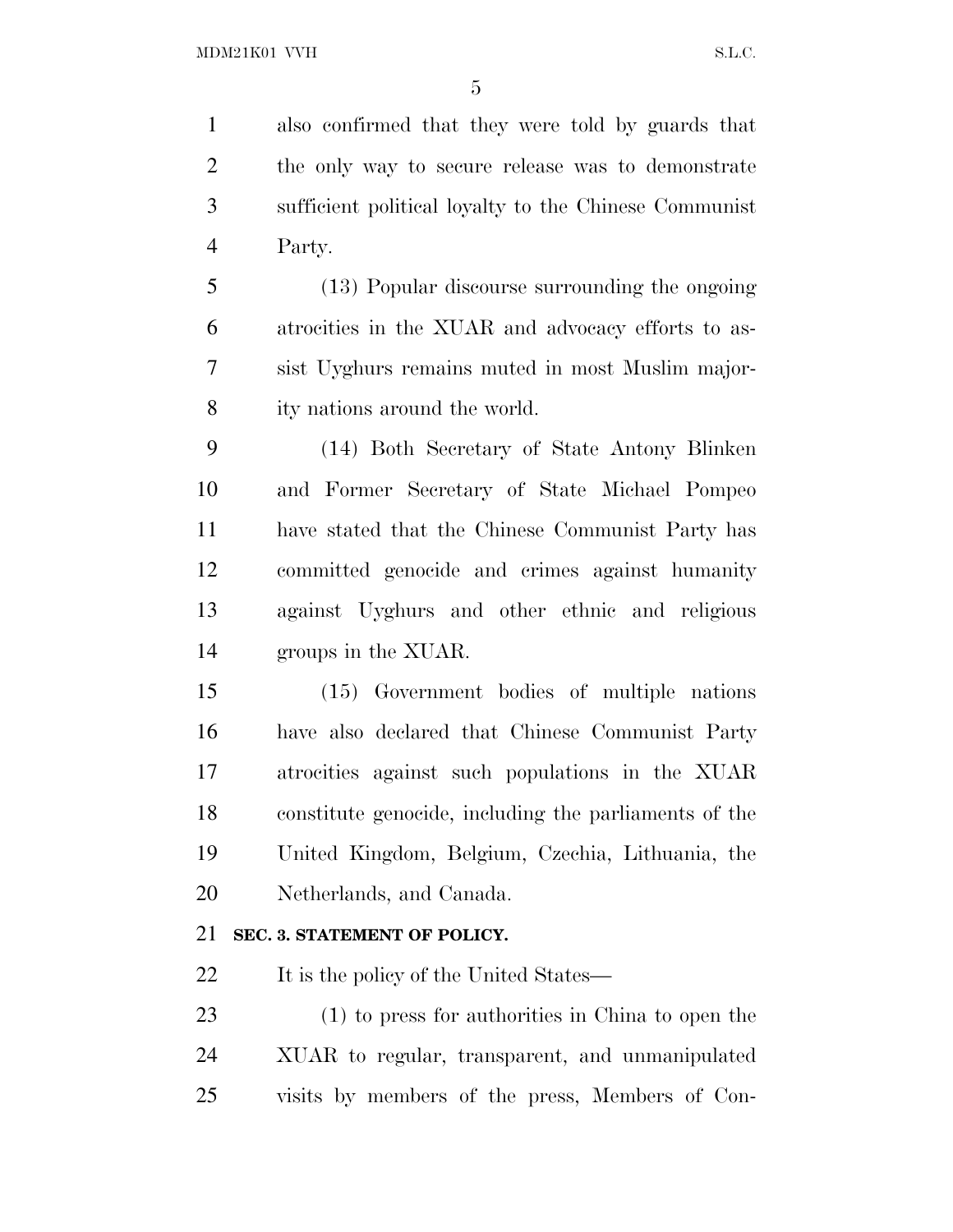gress, congressional staff delegations, and members and staff of the Congressional-Executive Commis- sion on the People's Republic of China and the U.S.–China Economic and Security Review Commis-sion;

 (2) to strive to ensure the preservation of the distinct ethnic, cultural, religious, and linguistic identity of Uyghurs and members of other ethnic and religious groups in the XUAR;

 (3) to urge other nations to call for the ces- sation of all government-sponsored crackdowns, imprisonments, and detentions of people throughout the XUAR aimed at those involved in the peaceful expression of their ethnic, cultural, political, or reli-gious identity;

 (4) to commend countries that have provided shelter and hospitality to Uyghurs in exile, including Turkey, Albania, and Germany; and

 (5) to urge countries with sizeable Muslim pop- ulations, given commonalities in their religious and cultural identities, to demonstrate concern over the plight of Uyghurs.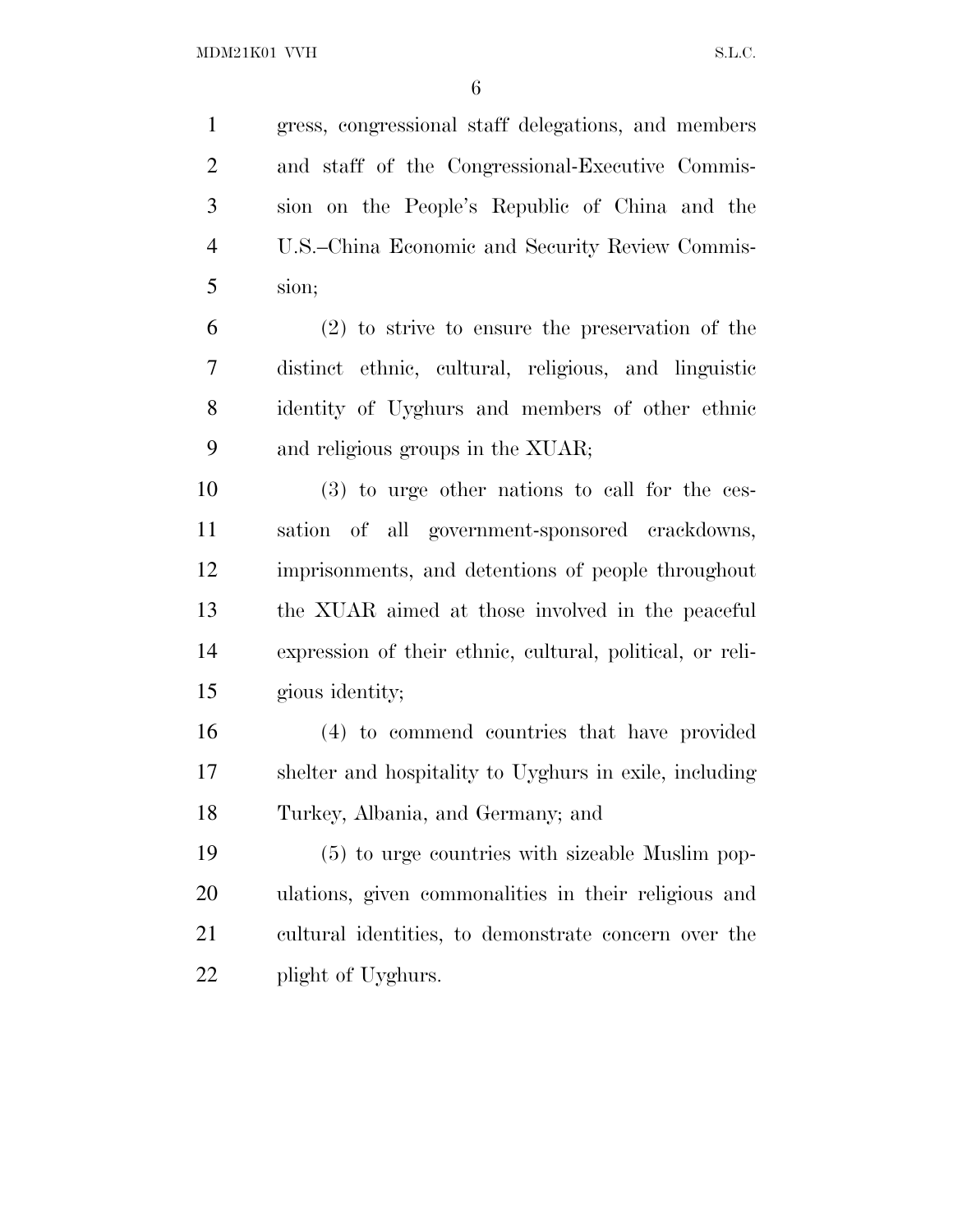### **SEC. 4. PUBLIC DIPLOMACY IN THE ISLAMIC WORLD WITH RESPECT TO THE UYGHUR SITUATION.**

 (a) I<sup>N</sup> GENERAL.—The Secretary of State, working through the Assistant Secretary of State for Educational and Cultural Affairs, shall support, through the United States Speaker Program, human rights advocates rep- resenting Uyghurs and members of other ethnic and reli- gious groups persecuted in the PRC, to speak at public diplomacy forums in Muslim-majority countries and other regions about issues regarding the human rights and reli- gious freedom of Uyghurs and members of other ethnic and religious groups that are being persecuted in the PRC.

 (b) CONSULTATION REQUIREMENT.—The Assistant Secretary of State for Educational and Cultural Affairs shall consult with representatives of the global Uyghur community when selecting participants for the activity de-scribed in subsection (a).

 (c) MEDIA ACTIVITIES.—The Secretary of State, in consultation with the Chief Executive Officer of the United States Agency for Global Media should facilitate the unhindered dissemination of information to Muslim- majority countries about issues regarding the human rights and religious freedom of Uyghurs and members of other groups in the XUAR.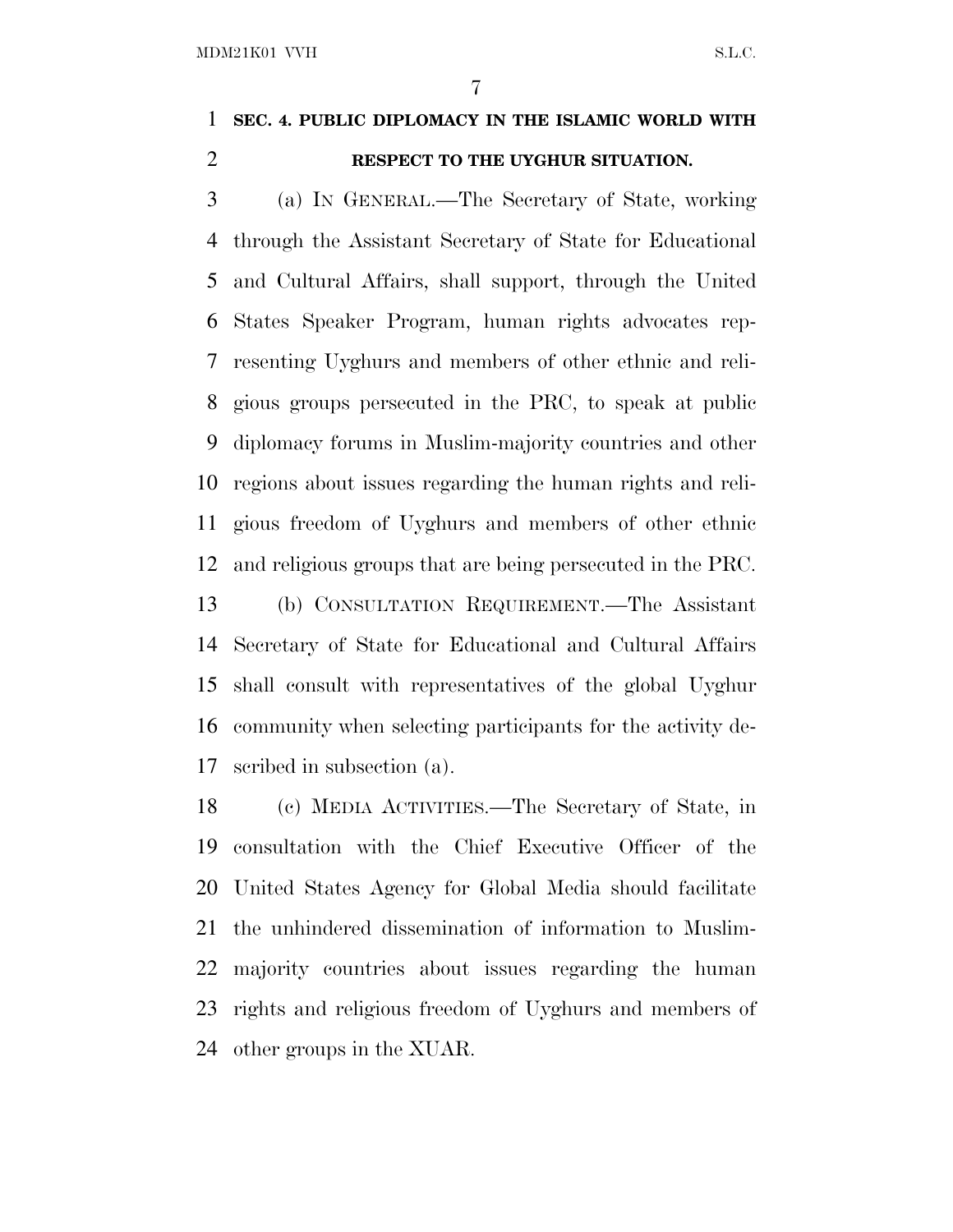## **SEC. 5. STRATEGY TO INCREASE ACCESS TO DETENTION FACILITIES AND PRISONS AND SECURE THE RELEASE OF PRISONERS.**

 (a) I<sup>N</sup> GENERAL.—Not later than 180 days after the date of the enactment of this Act, the Secretary of State shall develop and submit to Congress a strategy to support and secure the release of political prisoners detained in the PRC.

 (b) ELEMENTS.—The strategy required under sub-section (a) shall include—

 (1) a detailed description of how the United States Government can pressure the PRC to imme- diately close all detention facilities and ''political re- education'' camps housing Uyghurs and members of other ethnic minority groups in the XUAR;

 (2) a detailed assessment of how the United States can leverage its contributions to the United Nations to support the United Nations Commis- sioner for Human Rights and numerous United Na- tions Special Rapporteurs' urgent calls for imme- diate and unhindered access to detention facilities and ''political reeducation'' camps in the XUAR by independent international organizations and the Of- fice of the United Nations High Commissioner for Human Rights for a comprehensive assessment of the human rights situation;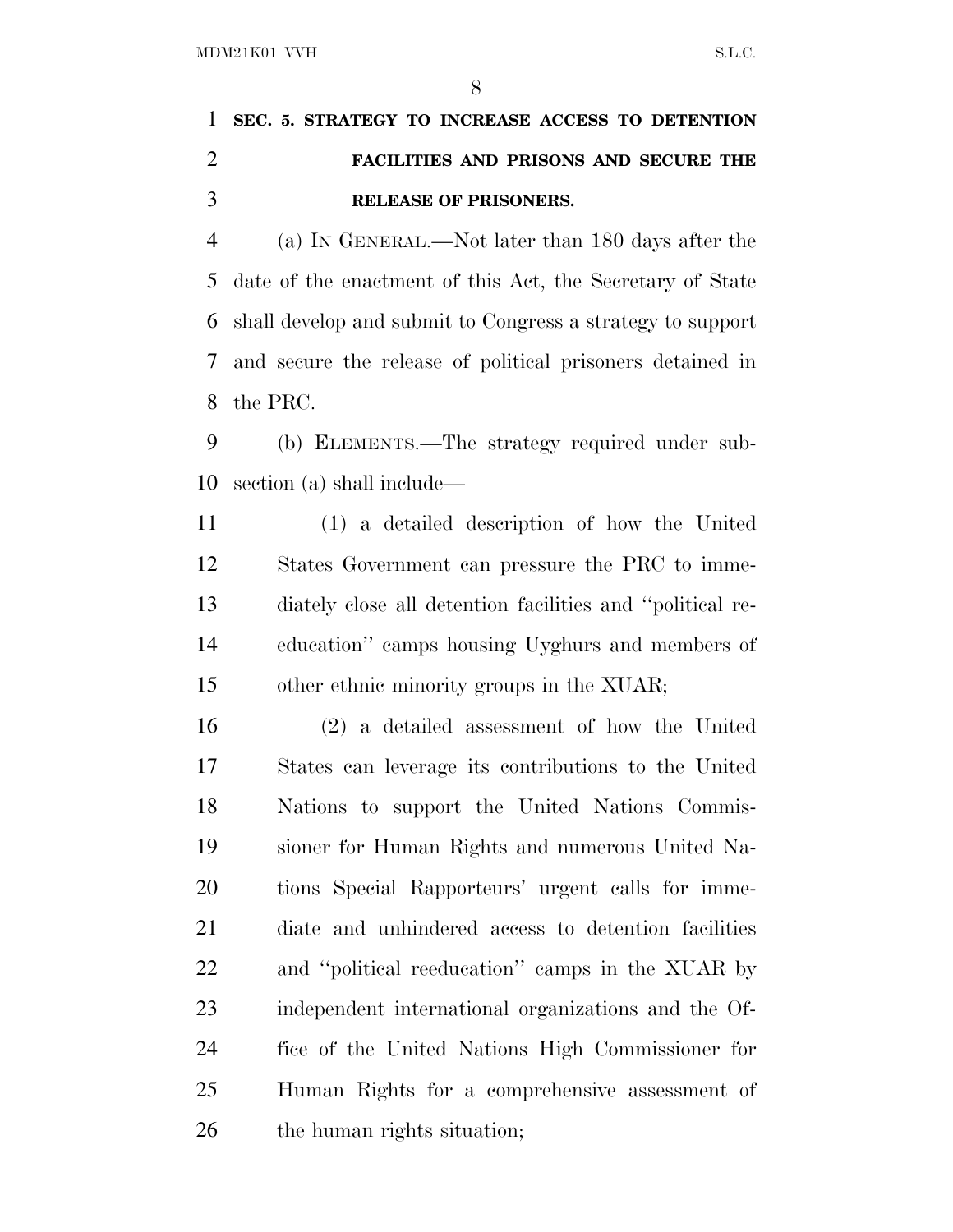| $\mathbf{1}$   | (3) a detailed description of how the United                |
|----------------|-------------------------------------------------------------|
| $\overline{c}$ | States Government will work with other like-minded          |
| 3              | countries to pressure the PRC to immediately stop           |
| $\overline{4}$ | the genocide of Uyghurs and other ethnic groups in          |
| 5              | the XUAR; and                                               |
| 6              | (4) a detailed plan for how United States Gov-              |
| 7              | ernment officials can use meetings with representa-         |
| 8              | tives of the Chinese Communist Party to demand              |
| 9              | the immediate and unconditional release of all pris-        |
| 10             | oners detained for their ethnic, cultural, religious,       |
| 11             | and linguistic identities, or for expressing their polit-   |
| 12             | ical or religious beliefs in the XUAR.                      |
| 13             | (c) FORM.—The strategy required under subsection            |
| 14             | (a) shall be submitted in unclassified form.                |
| 15             | SEC. 6. REQUIREMENT FOR UYGHUR LANGUAGE TRAINING.           |
| 16             | The Secretary of State shall ensure that—                   |
| 17             | (1) Uyghur language training is available to                |
| 18             | Foreign Service officers, as appropriate; and               |
| 19             | $(2)$ every effort is being made to ensure that a           |
| 20             | Uyghur-speaking member of the Foreign Service (as           |
| 21             | described in section 103 of the Foreign Service Act         |
| 22             | of $1980$ $(22 \text{ U.S.C. } 3903)$ is assigned to United |
| 23             | States diplomatic and consular missions in the PRC,         |
| 24             | Turkey, and other nations hosting Uyghur popu-              |
| 25             | lations.                                                    |